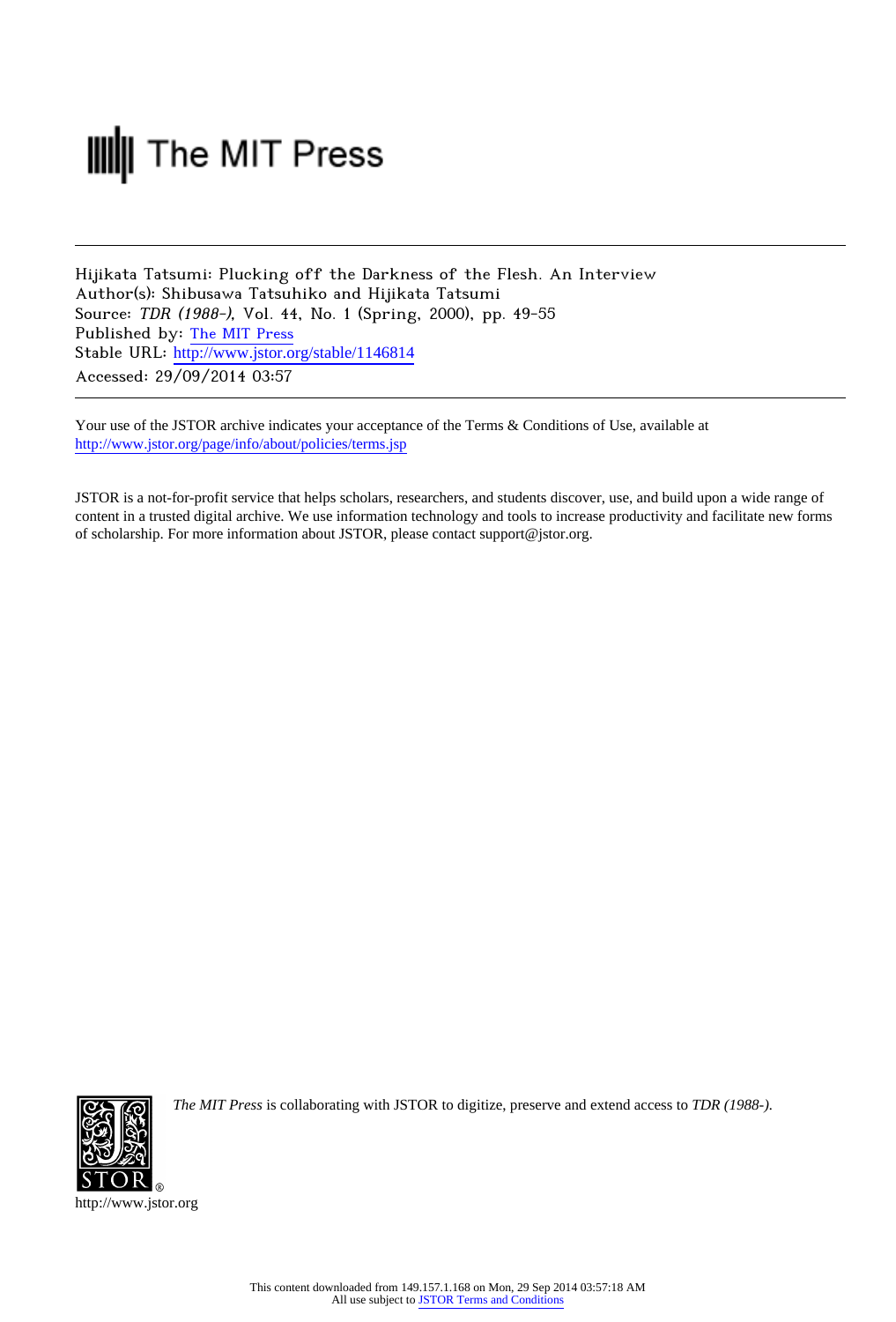## Hijikata Tatsumi

## Plucking off the Darkness of the Flesh

### an interview by Shibusawa Tatsuhiko



1. Bar Gibbon, a membership club that Hijikata created for friends and others at Asbestos Hall, failed because he joined his "customers" in drinking freely. Left to Right: Shibusawa Tatsuhiko, an unidentified woman, and Hijikata Tatsumi. (Photo by Hosoe Eik5)

SHIBUSAWA: Your "dance of darkness" [ankoku buyō] is a philosophical statement of sorts, isn't it? When you read poetry or look at paintings, you're likely to say, "This is butoh." Does that mean that anything at all can be butoh?

HIJIKATA: That's right. After all, since ancient times solemn ceremonies have gone smoothly only with the help of dance. Paintings, too, are created by human beings and reveal their ultimate "butoh quality" [butoh-sei]. Really, it can be seen by anyone. But people stick to their own little world, their own particular genre and lose sight of it. Lots of people are now calling for an end to genres, but if they would just apply the idea of "butoh quality" to everything, the problem would be totally resolved.

SHIBUSAWA: It's a very basic problem that everyone seems to be forgetting about.

HIJIKATA: They forget it, then wallow in the indiscriminate use of the word

The Drama Review 44, 1 (T165), Spring 2000. English translation copyright  $\mathbb O$  2000 New York University and the Massachusetts Institute of Technology.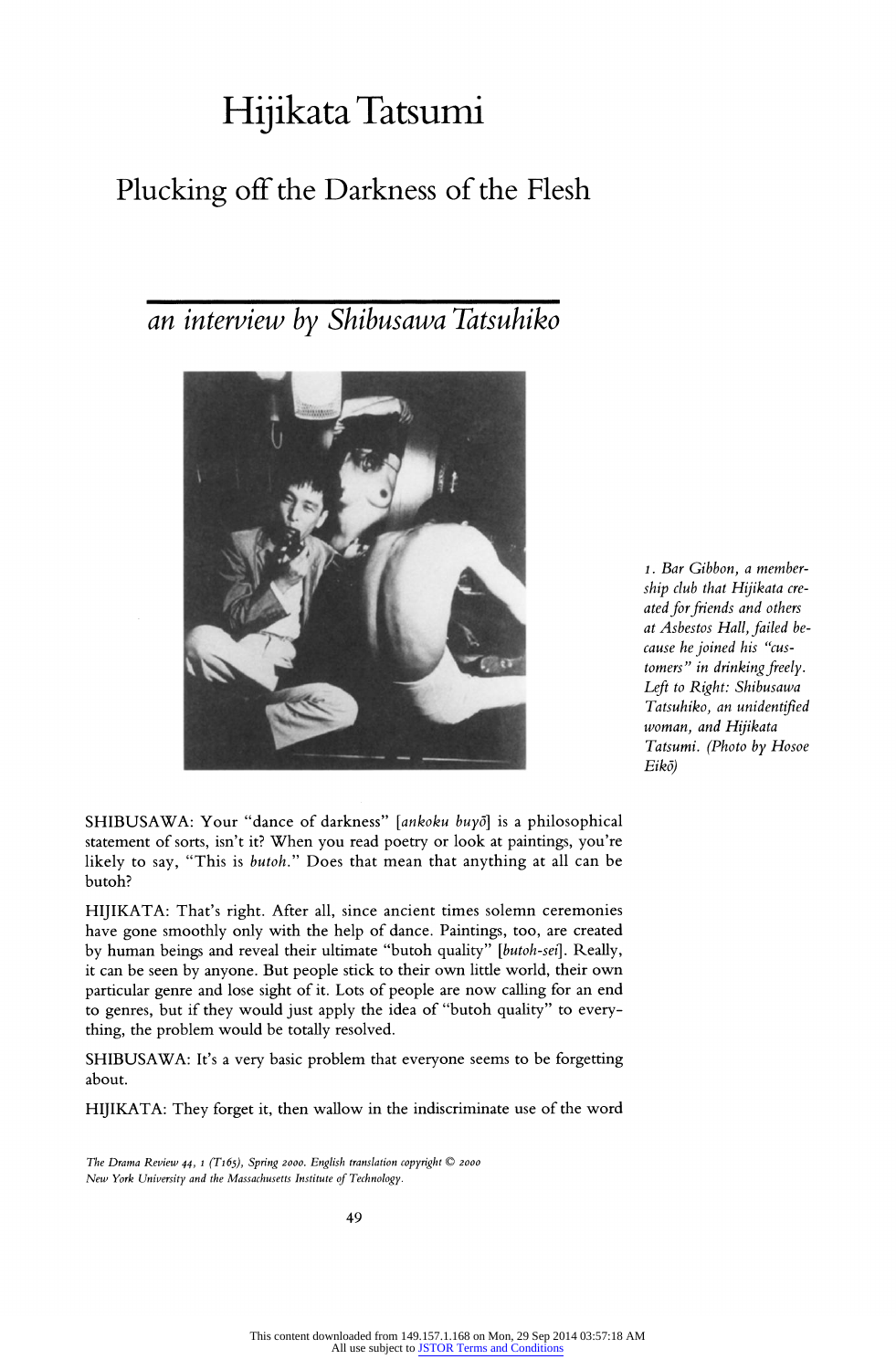"body." And in their works I can see devices to use the body for some actions. When I listen to people who express themselves through words talk about the "body," I'd have to say offhand there's not much that I can do for them. Butoh dancers have got to position their bodies so that no one is able to guess their next movement.

SHIBUSAWA: What do you mean by "use the body for some actions"?

HIJIKATA: It's what you see in Happenings or in the current shingeki [new theatre],' where the body is used as a kind of triggering device, which I find pretty questionable. And recently we again have those old-style health expositions, showing pictures of sick people and body parts. It's a way of romanticizing strangeness.

SHIBUSAWA: Why is it that traditional aspects of Japanese culture immediately tend to be romanticized?

HIJIKATA: Look at kabuki-style dance [Nihon-buyō]. It's dance puffed up with silk wadding. That kind of dance is completely cut off from the sacred domain where form consists only of shouts and cries. No one could teach me a dance like that of the sacred domain. As for Happenings, I don't like them because they lack precision. The participants claim to be precise but they aren't. Because there's no terror in what they do.

My father used to recite old ballad-dramas [gidayu], which he was lousy at, and beat my mother. To my child's eyes, he seemed to be measuring the length of each step he took before hitting her. Now that truly was terror. And, in effect, I played the role of a child actor in it, with the neighborhood watching from a distance. When my mom ran outside, the neighbors would comment on the pattern of her kimono. I played a serious part in things like this for Io years.

SHIBUSAWA: Now, that was a real happening...

HIJIKATA: Yes, that really was a happening. And because of that experience I was, for a long time, unable to stage dance performances. Talking about my childhood makes me wonder what the world of a child really is. I don't think I've ever performed a children's dance that could be called childish or childlike. Even when it came to playthings, I'd do things like biting the toilet. I can't say why... I also used to slice at the water in the water jar with a sickle because I liked looking at the fissures I had made. Or I'd fiercely breathe in and out, making my body into a bellows. Any adults around would get nervous looking at me. Why on earth did I used to get so frenzied? Itwas probably because of living in the freezing north country of Tōhoku, where it was so cold that when you bent a finger it made a cracking sound. That's the kind of place, those are the things, that made me what I am.

SHIBUSAWA: So you think there's an essential connection between your dance and growing up in such a cold climate?

HIJIKATA: Yes, indeed. I have this desire inside me to hide my body somewhere very cold. So when the weather gets really cold, that's butoh. For example, when it's cold, you rub your hands together. You can take any part of the action out and it becomes dance.

SHIBUSAWA: Your intent seems to be the exact opposite of ordinary dance. Instead of extending the body lightly and rhythmically, you are always trying to clench it, to tighten it up. Did such kind of dance exist before you?

HIJIKATA: Not that I know of. Take, for example, swooning or fainting. I believe in a harmony that places such acts in the ultimate dance.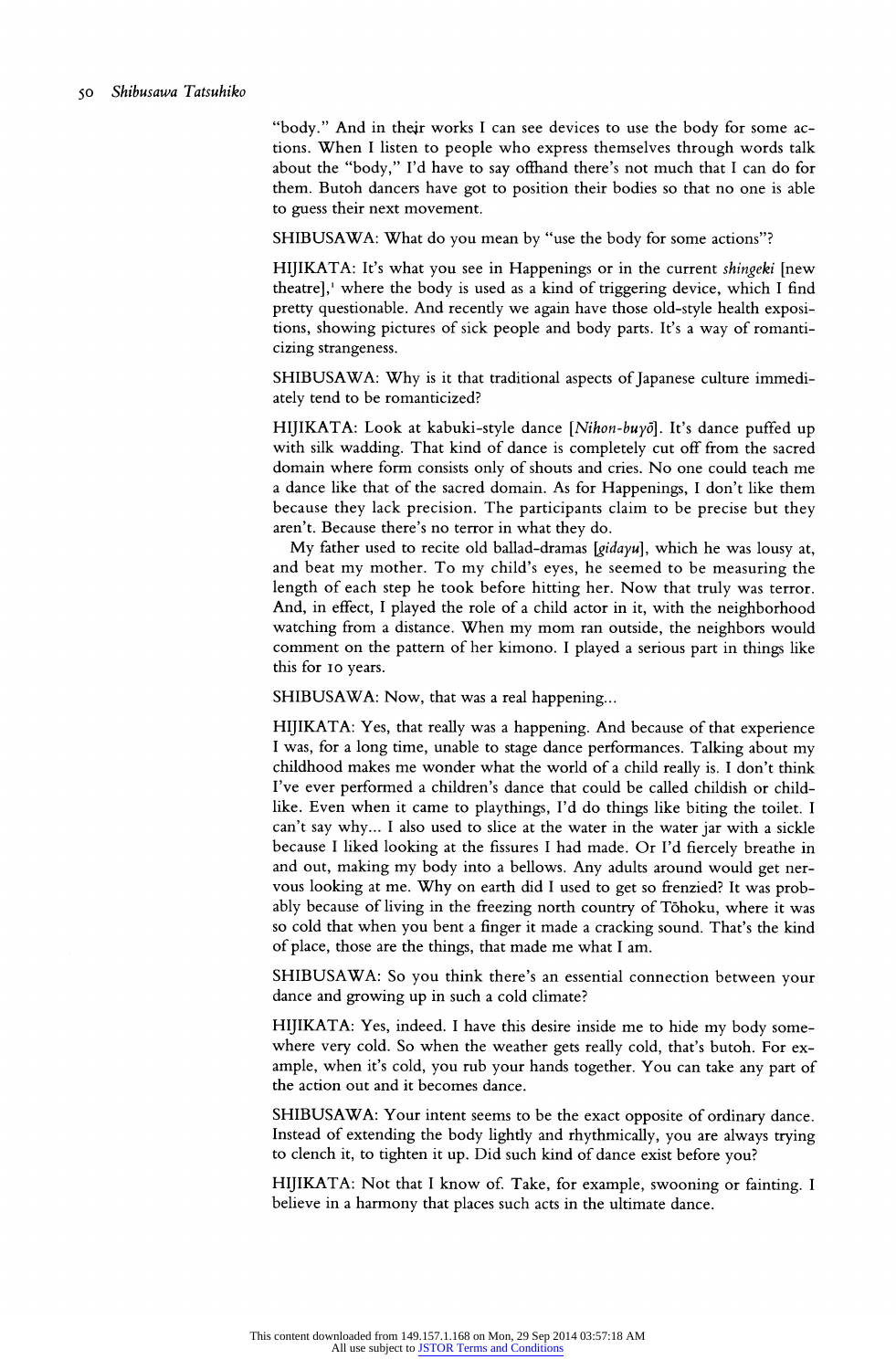

2. Ono Kazuo (bottom) and Hijikata Tatsumi in Barairo dansu: A LA MAISON DE M. CIVEÇAWA (Rose-colored Dance: To Mr. Shibusawa's House, 1965) choreographed by Hijikata at the Sennichidani kōkaidō Public Hall. (Photo by Hosoe Eikō)

3. Barairo Dansu (Rose-Colored Dance, 1965) cho-Tatsumi at Sennichidani kōkaidō. Ōno Yoshito (left) and Kasai Akira. (Photo courtesy of Keiō gijuku University Art Center Archive)

SHIBUSAWA: It's what Haniya Yutaka has cleverly termed "meditation in the womb." Which reminds me, all the dancers in your "dance of darkness" are men. Are women, then, too fleshy and round for it?<sup>2</sup>

HIJIKATA: A dancer must be able to relate to, for example, a frozen bone that transcends gender. Getting to that point, however, demands exhaustive examination, and without it the work will lapse into a trendy pseudo-darkness. In part, such a failure is doubtless a result of the times in which we live, but it's also because people have superficial perceptions of their own particular landscapes. Underground art turns into mere trendiness not because of external factors but because of the people who practice it. They create a desert around themselves, then complain there is no water. Why don't they try drinking from the wells within their own bodies? They should instead drop a ladder deep into their own bodies and climb down it. Let them pluck the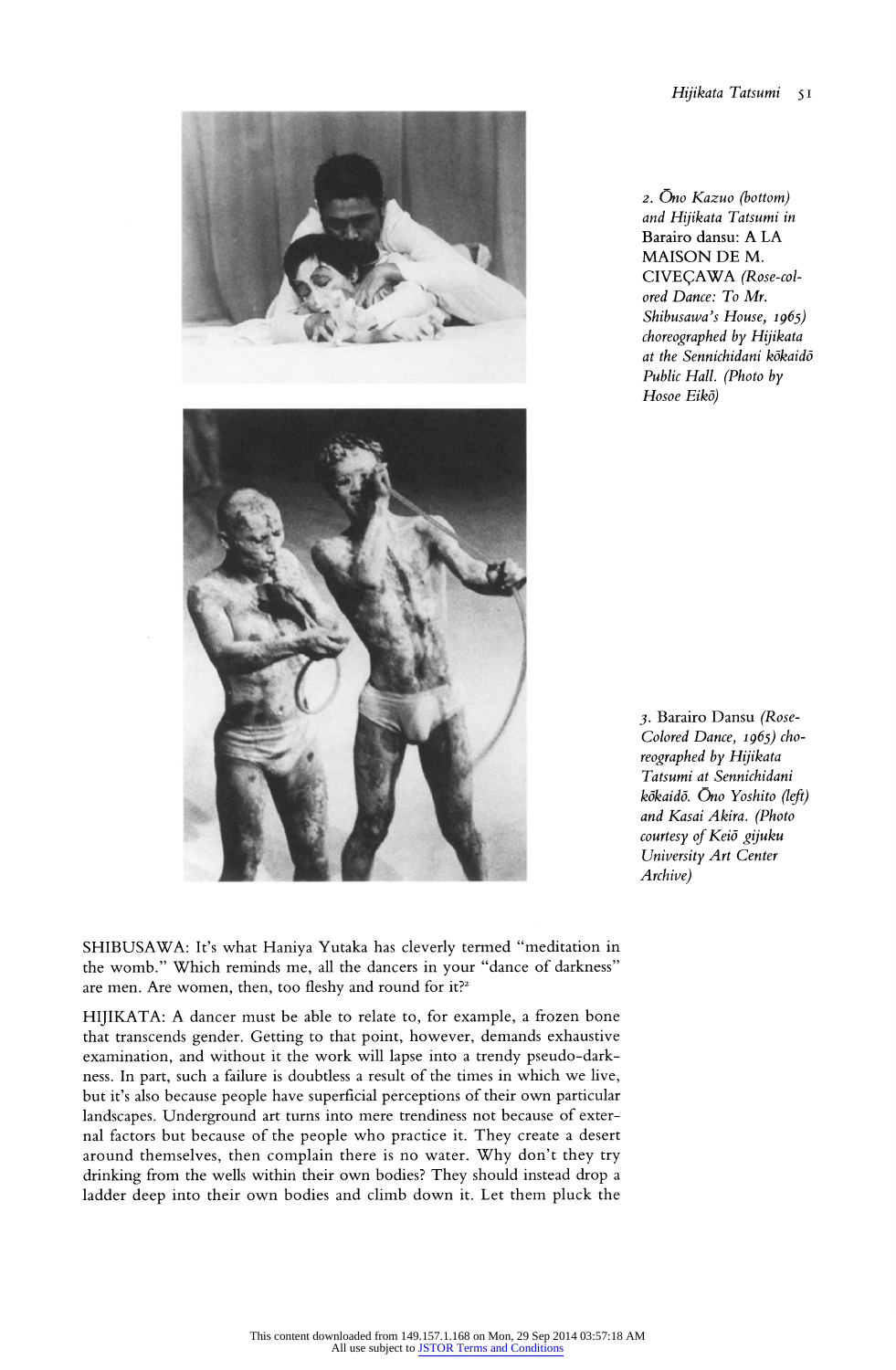4. Barairo Dansu (Rose-Colored Dance, 1965) choreographed by Hijikata Tatsumi at Sennichidani  $k\bar{o}$ kaid $\bar{o}$ . A barber cuts the performers' hair onstage. From Left: unknown, Jōnouchi Motoharu, Kazekura Shō. (Photo by Hosoe Eikō)



darkness from within their own bodies and eat it. But they always seek resolution from outside themselves.

SHIBUSAWA: Yet I believe that art should ultimately go underground and that underground art is a reaction to the abstractionism now in vogue. Abstractionism is, after all, what the upcoming World Expo is all about.<sup>3</sup>

HIJIKATA: And everyone is won over by the World Expo.

SHIBUSAWA: If there's any current art movement at all, the Expo is definitely its enemy. For the underground to survive, I think it must treat the World Expo as its worst enemy.

HIJIKATA: This may sound like a personal attack but the people who participate in the Expo are just following the going trend. When trends change, they change direction as easily as flipping the leaves of a calendar. Those idiotic producers, who all look like real estate brokers, disgust me. I've had it with them. I want nothing to do with such an offensive lot.

SHIBUSAWA: What do you think about Japanese criticism of the underground art movement here? Critics say the movement in Japan is half-baked, that the real underground is in the United States. Yet they never even try to deal seriously with you, the one who founded the Japanese underground.

HIJIKATA: I think things eaten in the dark taste good. Even now I eat sweets in bed in the dark. I can't see what they look like but I know they taste twice as good. Light, in general, sometimes seems indecent to me.

SHIBUSAWA: So you mean that ordinary dance is the dance of light rather than the dance of darkness. You started out doing classical ballet, and I've heard you were good at it. Is there any connection between it and your dance?

HIJIKATA: Not at all. There's no need to study classical ballet in order to dance the dance of darkness, but classical ballet is certainly better than what's called modern dance. When I seriously consider the training of a butoh dancer, I think that what's important are the kinds of movements which come from joints being displaced, then from walking disjointedly for a couple of steps, with one leg striving to reach the other.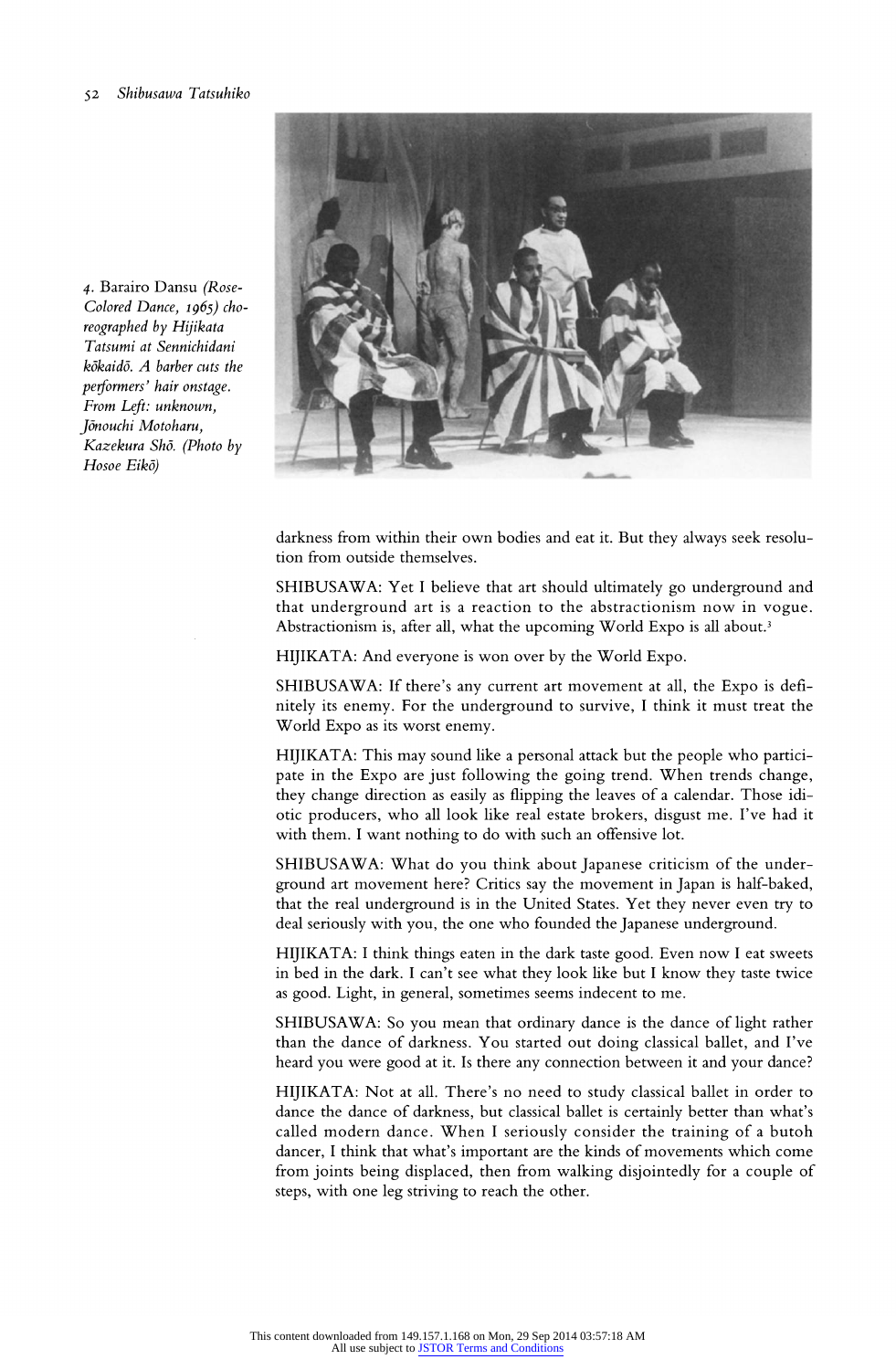SHIBUSAWA: Does a dancer then become an object of sorts?

HIJIKATA: That's right. And the object calls for a spirit, the spirit of the dancer, which means that a human being is transformed into something not human. Even in classical ballet there's a hierarchy: body in the middle, god above, and doll below. So a butoh dancer who parades his humanity ends up bested by a doll.

SHIBUSAWA: Your dance is often seen to be bizarre and grotesque, isn't it?

HIJIKATA: I used to listen alot to the cock-and-bull stories my brothers told about things they'd seen in Harbin,<sup>4</sup> some of which they went to great lengths to make up. They weren't stories about spangled panties but about a handkerchief turning into a piece of flesh and stuff like that. There wasn't anything very excessive about the scenes in the stories. They had the eeriness of a silenced animal. Anyhow, painful training, like that which severely weakens the brain, has got to be valued. That's how you are able to grab hold of youthful grotesquery and a bit of something tender.

I like the spectacles put on by Shōkonsha.<sup>5</sup> Some, like their "human pump," are in the category of implements. Theirs is a unique world that proves you don't need grand entertainment to enjoy yourself. I think I've always been mad about implements. I love it when a human being almost becomes a thing or part of a human completely turns into a thing, for example, an artificial leg. My intuition tells me that the wolf boy $\delta$  was the same.

#### SHIBUSAWA: You don't become an animal?

HIJIKATA: I do, but in that case I don't merely imitate the animal. What I want are the movements an animal shows to a child, not the ones it shows to an adult. Take a dog, for instance. How it moves when playing with a child is totally unlike how it moves when playing with grown-ups like us. To get to that point you've got to become a single piece of bone.



5. Barairo Dansu (Rose-Colored Dance, 1965) choreographed by Hijikata Tatsumi at Sennichidani kōkaidō. A vagina is painted on the back of dancer Tamano Kōichi. (Photo by Nakatani Tadao)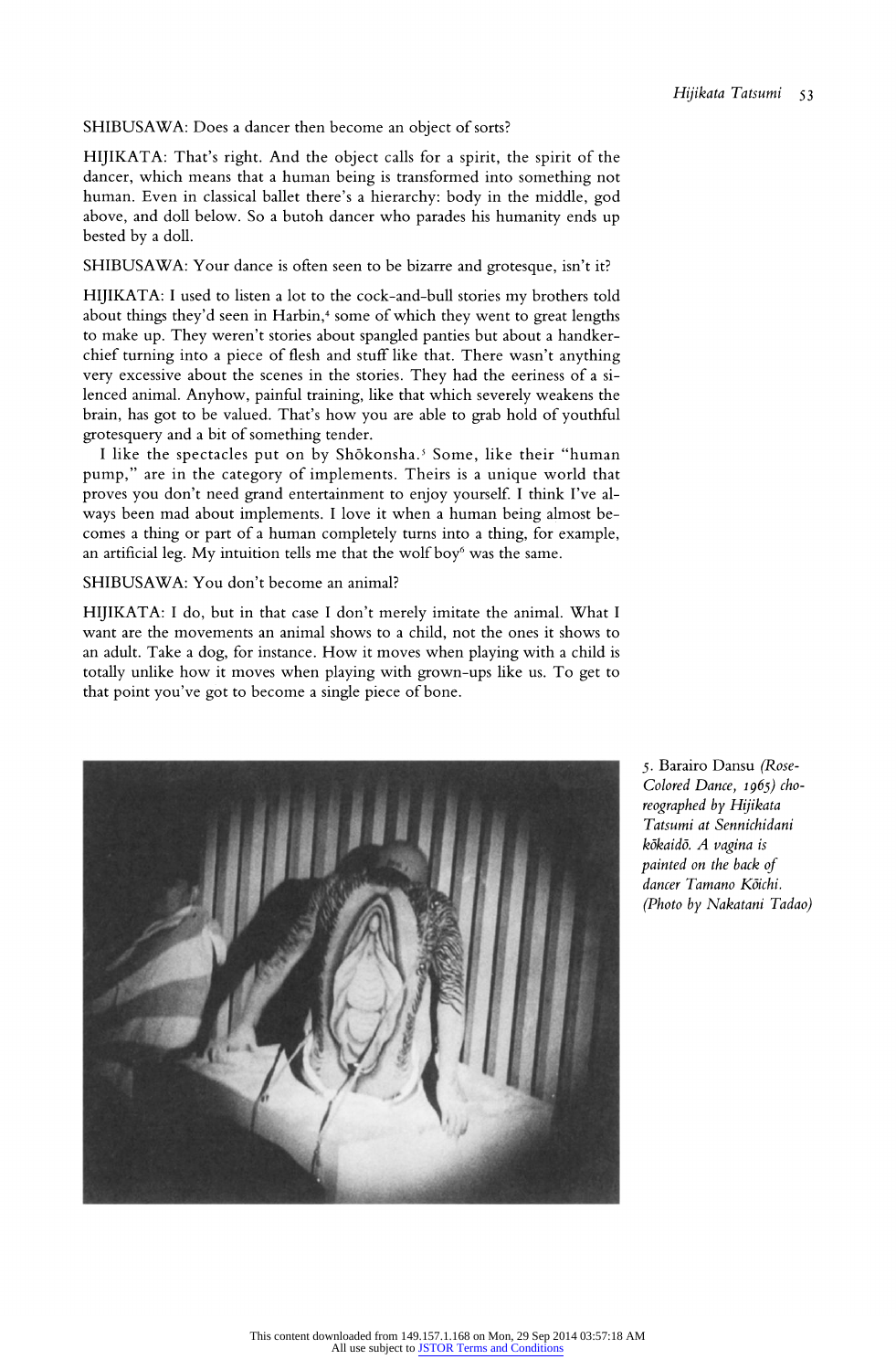

6. Barairo Dansu (Rose-Colored Dance, 1965) choreographed by Hijikata Tatsumi at Sennichidani kōkaidō. An unidentified dancer fences in front of a fortune-telling chart. (Photo by Hosoe Eikō)

7. Hijikata Tatsumi in Hijikata Tatsumi to Nihonjin: Nikutai no hanran (Hijikata Tatsumi and the Japanese: Rebellion of the Body, 1968) at the Nihon seinen kan Hall. (Photo by Nakatani Tadao)

SHIBUSAWA: That's a fundamental desire for transformation.

HIJIKATA: That's it. Besides, I've often had the experience of becoming other than myself. Going back to talk of my childhood again, there was a straw basket, called an izume, that was used as a cradle for toddlers. You were seated in the cradle and left in the middle of a rice paddy all day long, from morning



to night. No matter how you scream and cry, you can never reach the grown-ups who are working. You urinate and defecate and of course a puddle forms on the bottom of the cradle. You cry and cry and everything goes black and you lose consciousness. Maybe you dream. Constantly alternating between sleeping and waking, you no longer know what's happening. Then, when you're taken out of the cradle, your legs are all cramped up and you can't move and that's how you're set down on the roadside. I had no master, after all, to teach me my first steps in dance. My influences came from those childhood experiences, the trees and icicles I saw then, and from my father.

SHIBUSAWA: But the young people who come to study with you have different experiences from yours.

HIJIKATA: Yes, so everyone of course has a slightly different objective. That's why I think individuality is important. Individuality is the overflow to the outside. But everyone has a body, and I prod them about it. I might remark that a body is a pitiful thing or comment on the shape of someone's head. I start off in a roundabout way, then get more and more to the point. By deftly touching them, I hope to share common elements with them.

SHIBUSAWA: I'd like to ask about the performance you have coming up in June.'